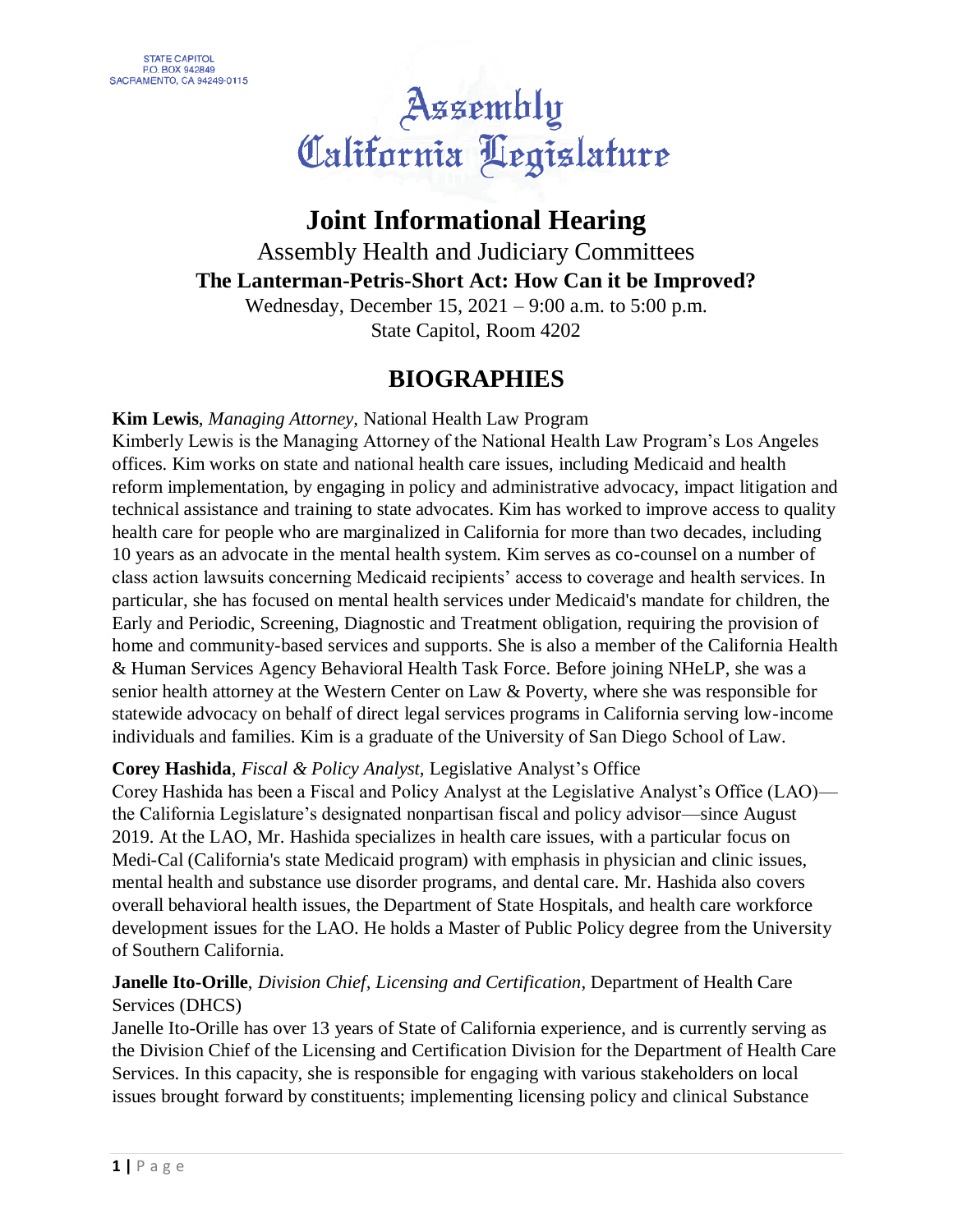Use Disorder changes; monitoring budgets and expenditures; and conducting on-site and virtual technical assistance. Prior to this, Janelle served as a Branch Chief for Licensing and Complaints in the Substance Use Disorder Compliance Division. As the Division Chief, Janelle serves as the central point for planning, implementing, and evaluating program policy on all matters related to behavioral health licensing and certification. Janelle earned her Master's Degree in Counseling, Community Specialization, and Bachelor's Degree in Criminal Justice from the California State University, Sacramento.

#### **Marlies Perez**, *Division Chief, Community Services Division,* DHCS

Marlies Perez has been a Division Chief with the Department of Health Care Services since May 2013 and at the state level in behavioral health since 2001. Currently, Ms. Perez leads the Community Services Division (CSD) which is charged with policy development, oversight, compliance, and monitoring of the Mental Health Services Act (MHSA), Short-Term Residential Therapeutic Programs and Children's Therapeutic Care Programs. Additionally, CSD administers several grants through the Substance Abuse Mental Health Services Administration including; the Substance Abuse Block Grant and the Community Mental Health Services Block Grant. Other programs CSD oversees are behavioral health prevention and family services and Proposition 64 youth Substance Use Disorder prevention funding. Ms. Perez has a Bachelor's Degree in international relations and Master's Degree in organizational management.

**Kelechi Ubozoh**, *Mental Health Consultant & Co-Editor* of We've Been Too Patient Kelechi Ubozoh is a Nigerian-American writer, mental health consultant, and facilitator with nearly a decade of experience working in the California mental health system in the areas of research and advocacy, community engagement, suicide prevention, and peer support. Her book with LD Green, *We've Been Too Patient* elevates marginalized voices of lived experience who have endured psychiatric mistreatment and uplifts stories of peer support, radical healing, and trauma-informed care. We've Been Too Patient is now featured in curriculum at Boston University, New York University, and Cal State East Bay. Her story of surviving a suicide attempt is also featured in *O*, The Oprah Magazine, CBS This Morning with Gayle King, and The S Word documentary. Last year, she presented at the Yale School's inaugural Mental Health Symposium and dedicated her time to facilitating healing-centered spaces for Black employees to respond to the ongoing racialized violence toward the Black community.

#### **Keris Myrick**, *Mental Health Consultant; Executive Committee Member,* National Association of Peer Specialists

Keris Jän Myrick is a Director at the Jed Foundation and Co-Director of The Mental Health Strategic Impact Initiative (S2i) which aims to advance the transformation of mental health by catalyzing cross-sectional reforms, strengthening collaborations, and bridging gaps. She serves on the Board of the National Association of Peer Specialists (N.A.P.S.) and is a Certified Personal Medicine Coach. Ms. Myrick previously held positions as the Chief, Peer and Allied Health Professions for the Los Angeles County Department of Mental Health, the Director of the Office of Consumer Affairs for the Center for Mental Health Services (CMHS) of the United States Health and Human Services' Substance Abuse and Mental Health Services Administration (SAMHSA), President and CEO of Project Return Peer Support Network, a Los Angeles-based, peer-run nonprofit and the Board President of the National Alliance on Mental Illness (NAMI). Ms. Myrick is a leading mental health advocate and executive, known for her innovative and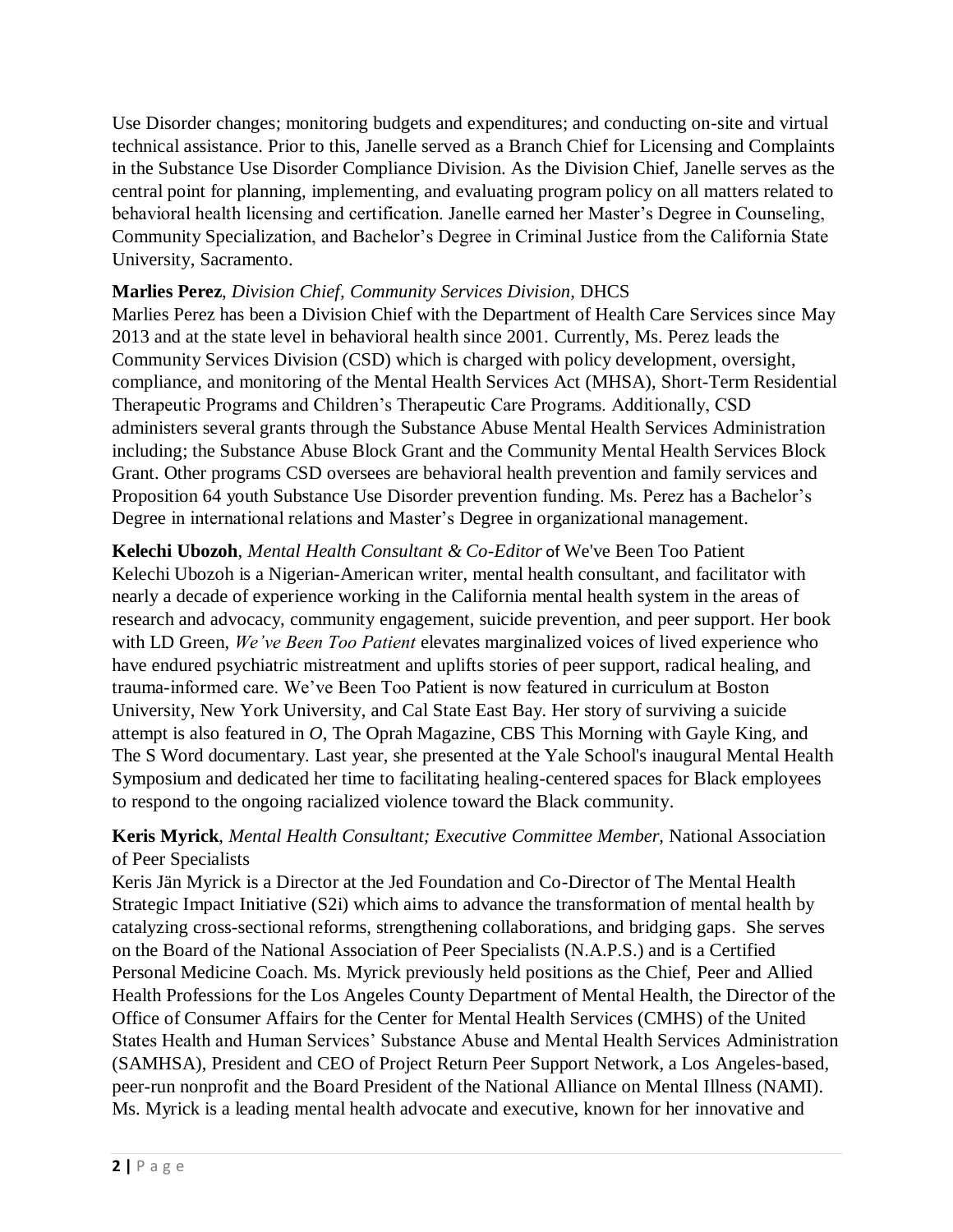inclusive approach to mental health reform and the public disclosure of her personal story. Ms. Myrick has over 15 years of experience in mental health services innovations, transformation, and peer workforce development. In June 2021, Ms. Myrick was the recipient of Mental Health America's highest honor the Clifford W. Beers Award. Ms. Myrick's personal story was featured in the New York Times series: Lives Restored, which told the personal narratives of several professionals living with mental health issues. Ms. Myrick is an in-demand national trainer and keynote speaker, and authored several peer reviewed journal articles and book chapters. She is known for her collaborative style and innovative "whole person" approach to mental health care and is a podcast host of "Unapologetically Black Unicorns" which centers on lived experience, race equity and mental health change agents. Ms. Myrick has a Master of Science degree in organizational psychology from the California School of Professional Psychology of Alliant International University. Her Master of Business Administration degree is from Case Western University's Weatherhead School of Management.

# **Elaine Howle**, *State Auditor,* California State Auditor (CSA)

For over 20 years, Elaine M. Howle has served as the California State Auditor. Under her leadership, the State Auditor's Office provides objective assessments of state and local government entities. Ms. Howle has nearly 38 years of auditing, management, and leadership experience with the California State Auditor's Office and its predecessor office. A trusted voice, Ms. Howle is frequently called upon to provide testimony in legislative hearings and to brief members on the results of her office's work. She has received various national awards and serves on various committees for national organizations. Ms. Howle is a certified public accountant and a certified government financial manager. She earned a Bachelor's Degree in sports management from the University of Massachusetts and a Master's of Business Administration from California State University, Sacramento.

#### **Bob Harris**, *Audit Principal,* CSA

Bob Harris is an Audit Principal with the California State Auditor's Office where he has worked for the past ten years. In that capacity, Bob oversees teams of performance auditors reviewing a wide range of policy areas in state and local government, including health care, education, and criminal justice. He joined the State Auditor's Office in 2010 after graduating from Pepperdine University's School of Public Policy with a Master's degree in Public Policy.

#### **Alex Hawthorne**, *Vice President – State Relations and Advocacy,* California Hospital Association

In his role as Vice President of State Relations & Advocacy, Alex represents California's hospitals and health care systems before the state legislative and administrative branches. In addition to his work on behavioral health, his portfolio of issues also includes managed care contracting, hospital governance and operations, and labor relations.

#### **Veronica A. Kelley, DSW, LCSW**, *Director,* San Bernardino County Department of Behavioral Health/*Past President,* County Behavioral Health Director's Association

Dr. Veronica A. Kelley, DSW, LCSW, is the Director for the San Bernardino County Department of Behavioral Health where she oversees the daily operations for both Mental Health and Substance Use Disorder Services. She is a Council Member to the California Behavioral Health Planning Council, Board Member to the California Mental Health Services Authority and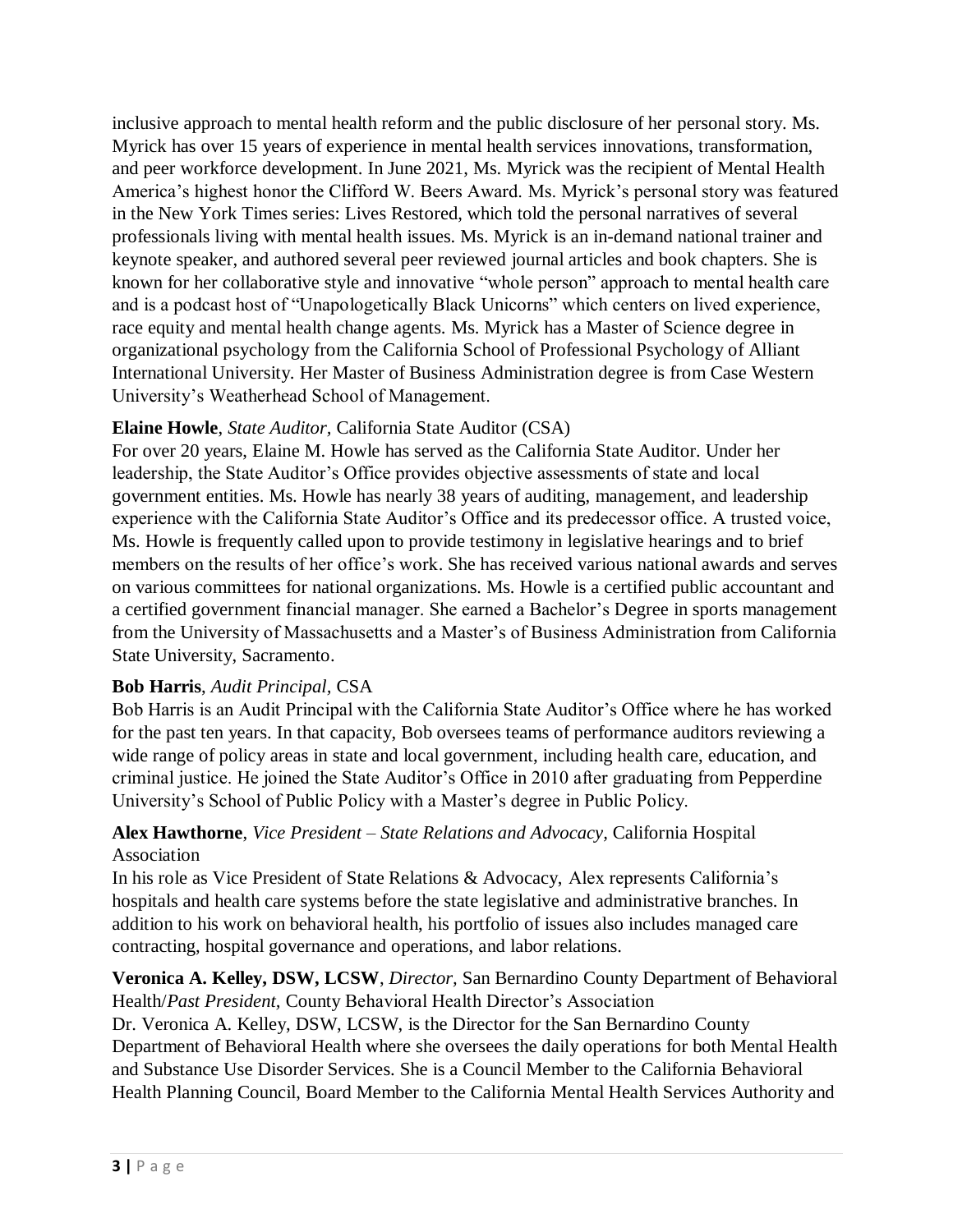Associate Member to the American Society of Addiction Medicine. In August of 2019 she was appointed by Governor Newsom to serve as a member of the No Place Like Home Program Advisory Committee. Dr. Kelley is a Professor at Mount St. Marys' University teaching in the undergraduate Social Work/Sociology/Gerontology and Film Department, an Adjunct Faculty in the Master of Social Work Program at Loma Linda University Department of Social Work and Social Ecology, and a Contract Instructor at California State University, San Bernardino, teaching Social Work with Alcohol and Drug Abuse. She earned her Doctor of Social Work from Capella University, her Masters in Social Work from the University of Southern California, and her Bachelor's of Science Degree in Psychology and Child Development from Mount Saint Mary's College in Los Angeles.

**Joseph Sison, M.D.**, *Clinical Professor* at UC Davis School of Medicine -UC Davis Health System/California Psychiatric Physicians Alliance of California

Dr Joseph I. Sison, M.D., D.F.A.P.A. is a Clinical Professor at UC Davis School of Medicine / UC Davis Health System in the department of Psychiatry & Behavioral sciences where he has been clinical faculty since 1994. He is currently involved in helping build the medical staff for the newest free-standing psychiatric hospital in California, Sacramento Behavioral Healthcare Hospital. Prior to this, and for over the past 16 years, he has also been the medical director of a large free-standing private psychiatric hospital in the greater Sacramento area, Heritage Oaks Hospital, operated by Universal Health Services, Inc. Previously, he served as the Sacramento County Children's Mental Health medical director for 13 years.

**Frank Ryan**, San Jose Fire Department/California Professional Firefighters

Frank Ryan is a firefighter paramedic with the San Jose Fire Department (SJFD). Frank attended Daniel Freeman Paramedic School in Inglewood, California, graduating in 1993. Early in his career, Frank worked as a paramedic in Lynwood, Pomona, and the City of Riverside. In 1996, Frank joined the SJFD. Over a 25 year career, Frank has more than 200,000 hours of field experience. Frank serves as Member Representative with San Jose Fire Fighters Local 230 where he represents Local 230's 675 firefighters on issues relating to EMS system operation, wages, hours and working conditions. The San José Fire Department provides fire protection, rescue, and emergency medical services to the city of San José, California. The San José Fire Department protects the third largest city in California and the tenth largest city in the nation. The department's jurisdiction covers San José incorporated city limits and unincorporated areas of the County of Santa Clara totaling approximately 200 square miles and one million residents. SJFD responds to about 100,000 calls for service annually and about 60% of those calls are for emergency medical response.

# **Julia Wallace, CHW, LR,** *SEIU Local #721*

Julia Wallace is a Community Health Worker with the Department of Mental Health. She has worked with people who live with mental health disabilities for over 15 years including at Community Based Organizations. She is an activist, served on the South Central Neighborhood Council from 2010-2013 and proud member of SEIU Local 721.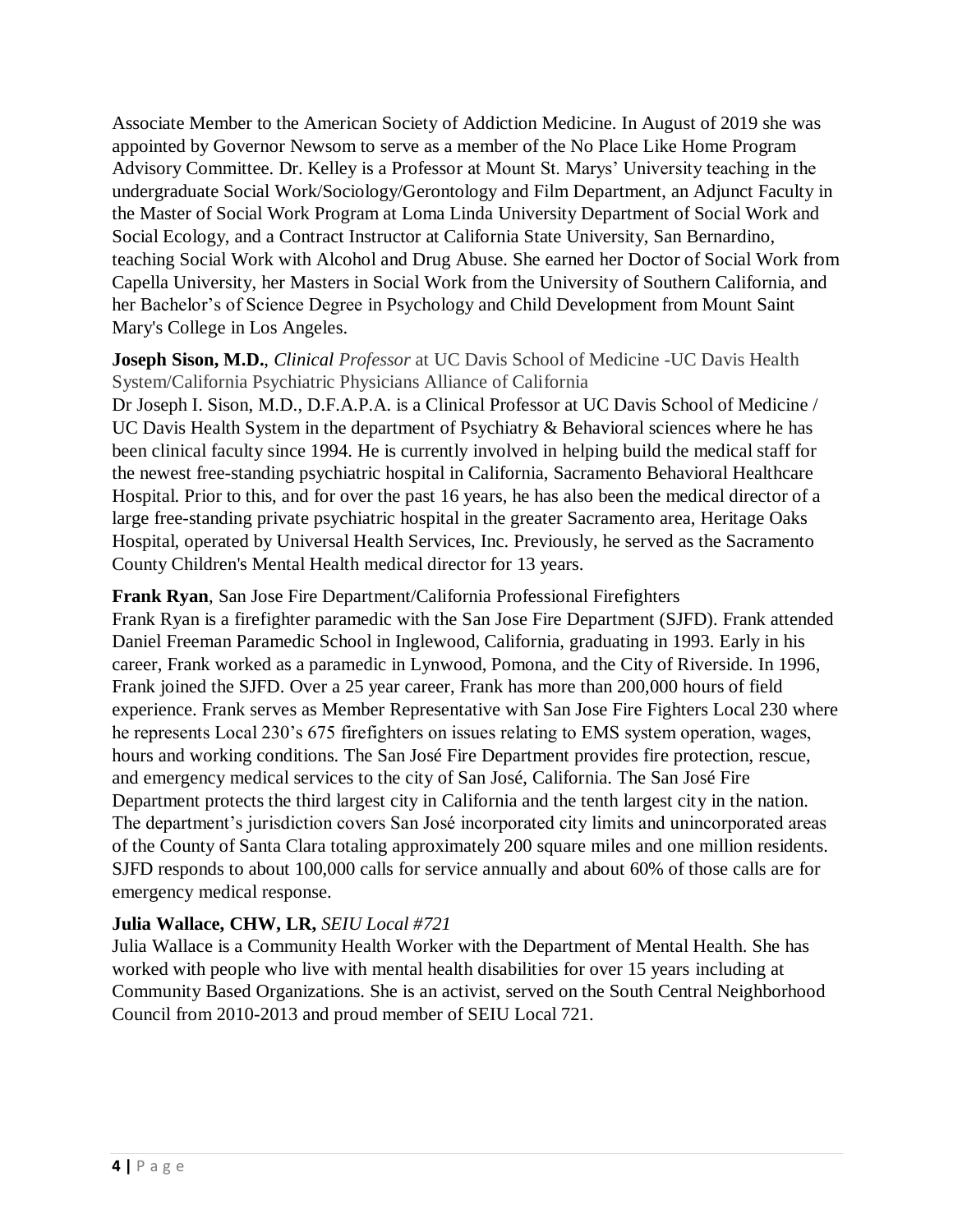#### **Abdul Pridgen**, *President,* California Police Chiefs Association

Abdul Pridgen was appointed the Chief of the San Leandro Police Department in 2021 after serving as the Chief of the Seaside Police Department. Previous to Seaside, Pridgen spent 26 years with the police department of Fort Worth, Texas and was the first Black Assistant Chief of the Fort Worth Police Department, rising through the ranks to command all three bureaus (Patrol, Finance & Personnel, Support) of the department responsible for policing the country's 13th largest city. Before becoming a police officer, Abdul was as a Sailor in the armed forces, serving in Desert Storm. He was honorably discharged after his six-year active duty commitment and retired from the U.S. Navy Reserve as a Chief Petty Officer. Abdul holds a Master of Arts in Public Administration and a Bachelor of Science in Criminal Justice. He is a graduate of the Southern Police Institute, FBI National Academy, FBI National Executive Institute, and Harvard Kennedy School, where he received an Executive Certificate in Public Leadership.

#### **Joseph Quinn**, *Supervising Probate Judge,* San Francisco Superior Court

Joseph M. Quinn is a judge of the San Francisco Superior Court, appointed to the bench in 2015 and elected to a full term the following year. Judge Quinn has served in three of the four divisions of the court: presiding over felony pre-trial proceedings, misdemeanor and felony trials, civil law and motion, civil trials and probate proceedings. He has also served on the court's Appellate Division, reviewing judgments from traffic, misdemeanor and limited-jurisdiction civil proceedings. Judge Quinn now serves as the supervising judge of the Probate and Mental Health Division. He is actively involved in court management, serving on several committees including the committees on rules and elimination of bias. In 2020, Judge Quinn was elected to the court's executive committee. This year, Chief Justice Tani Cantil-Sakauye appointed him to a three-year term as a member of the Judicial Council of California's Probate and Mental Health Advisory Committee.

Immediately prior to joining the bench, he was a litigation partner at Hanson Bridgett, LLP and, before that, with Meyers Nave, LLP. At both firms, he chaired the appellate practice group. While in practice, Judge Quinn was a certified appellate specialist. Earlier in his career, he served as a trial attorney with the Federal Defenders of San Diego, Inc., a principal trial attorney with the San Francisco City Attorney's office, and as a senior litigation associate at Howard Rice Nemerovski Canady Falk & Rabkin P.C. (now Arnold & Porter Kaye Scholer, LLP).

Judge Quinn has been an adjunct professor at St. Mary's College and Golden Gate University School of Law. He is a former chair of the State Bar Appellate Law Advisory Commission and former member of the State Bar Board of Legal Specialization. He is a fellow of Litigation Counsel of America, a trial lawyer honorary society dedicated to diversity in the profession. He served on Governor Jerry Brown's Bay Area Judicial Selection Advisory Committee and now serves on Governor Gavin Newsom's Bay Area Judicial Selection Advisory Committee. He is a director at Levitt and Quinn Family Law Center, a legal services organization in Los Angeles cofounded by his grandmother.

Judge Quinn received his B.A. from UCLA and his J.D. from the University of California, Berkeley School of Law. He served as a law clerk to Judge Eugene F. Lynch of the United States District Court for the Northern District of California.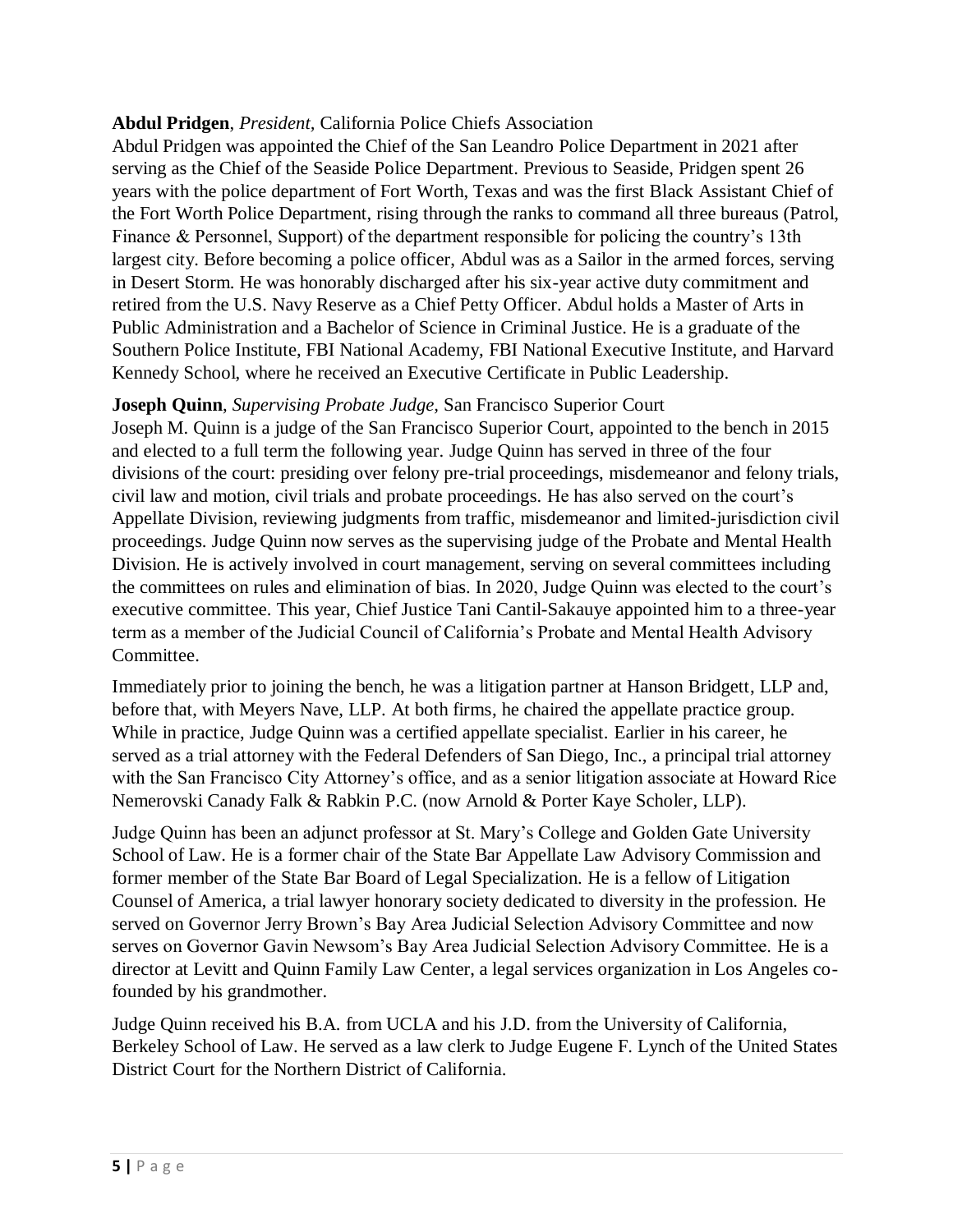Judge Quinn is married to Hon. Jim Humes, Administrative Presiding Judge of the California Court of Appeal, First Appellate District. They live in San Francisco.

**Scarlet Hughes**, *Executive Director,* California State Association of Public Administrators, Public Guardians and Public Conservators

Scarlet Hughes was appointed the Executive Director of the California State Association of Public Administrators, Public Guardians, and Public Conservators on September 6, 2016. She retired on September 3, 2016 as the San Joaquin County Public Guardian/Conservator after 13 years, where she was responsible for the day-to-day operations of the LPS and Probate conservatorship programs and the county's Representative Payee program.

Prior to her move to San Joaquin County, Scarlet worked in the Sacramento County Public Administrator/Public Guardian/Public Conservator's office for 17 years, as a Deputy Public Guardian/Public Conservator, Supervising Deputy Public Guardian/Public Conservator and eventually as a Manager.

Scarlet received a Bachelor of Science degree in Psychology in 1981 and a Masters of Social Work in May 1995, from California State University, Sacramento.

Scarlet served on the Executive Board of the California State Association of Public Administrators, Public Guardians, and Public Conservators (CAPAPGPC) from 2000 – 2003 and again from 2007 – 2014 holding all board positions including Program Chair of the annual conference and President

**Tiffanie Leon-Synnott**, *Supervising Public Defender,* Sacramento County Public Defender Tiffanie Leon-Synnott is an attorney with the Office of the Sacramento County Public Defender. Ms. Leon-Synnott has been a Public Defender for over 20 years and specializes in adults and youth facing the intersection of criminal justice/mental health/homelessness. Ms. Leon-Synnott has managed, staffed, and/or supervised conservatorship cases since 2007. Currently, she supervises several units including, mental health diversion, pretrial support, unhoused initiatives, juvenile trauma court, record modification, juvenile division, and the mental health/conservatorship unit. Ms. Leon-Synnott is committed to a holistic defense approach that combines zealous advocacy while addressing underlying needs of clients.

**Kiran Savage-Sangwan**, *Executive Director,* California Pan-Ethnic Health Network Kiran Savage-Sangwan is the Executive Director of the California Pan-Ethnic Health Network (CPEHN). CPEHN is a statewide multicultural health advocacy organization, focused on eliminating persistent health inequities and addressing structural racism in health care. Prior to becoming Executive Director in 2019, Kiran served as CPEHN Deputy Director and Health Integration Policy Director. Kiran has a background in immigrant and mental health organizing and advocacy. She also previously served as the Chairperson of the Sacramento Community Police Review Commission. Kiran graduated from New York University with a B.A. and a Master of Public Administration.

# **Teresa Pasquini***,* National Alliance on Mental Illness – California

Teresa Pasquini is a California mom on a mission for reforming local, state and national mental health systems. As a nine-year member of the Contra Costa County Mental Health Commission, she was an outspoken champion for the most vulnerable and often forgotten SMI population. She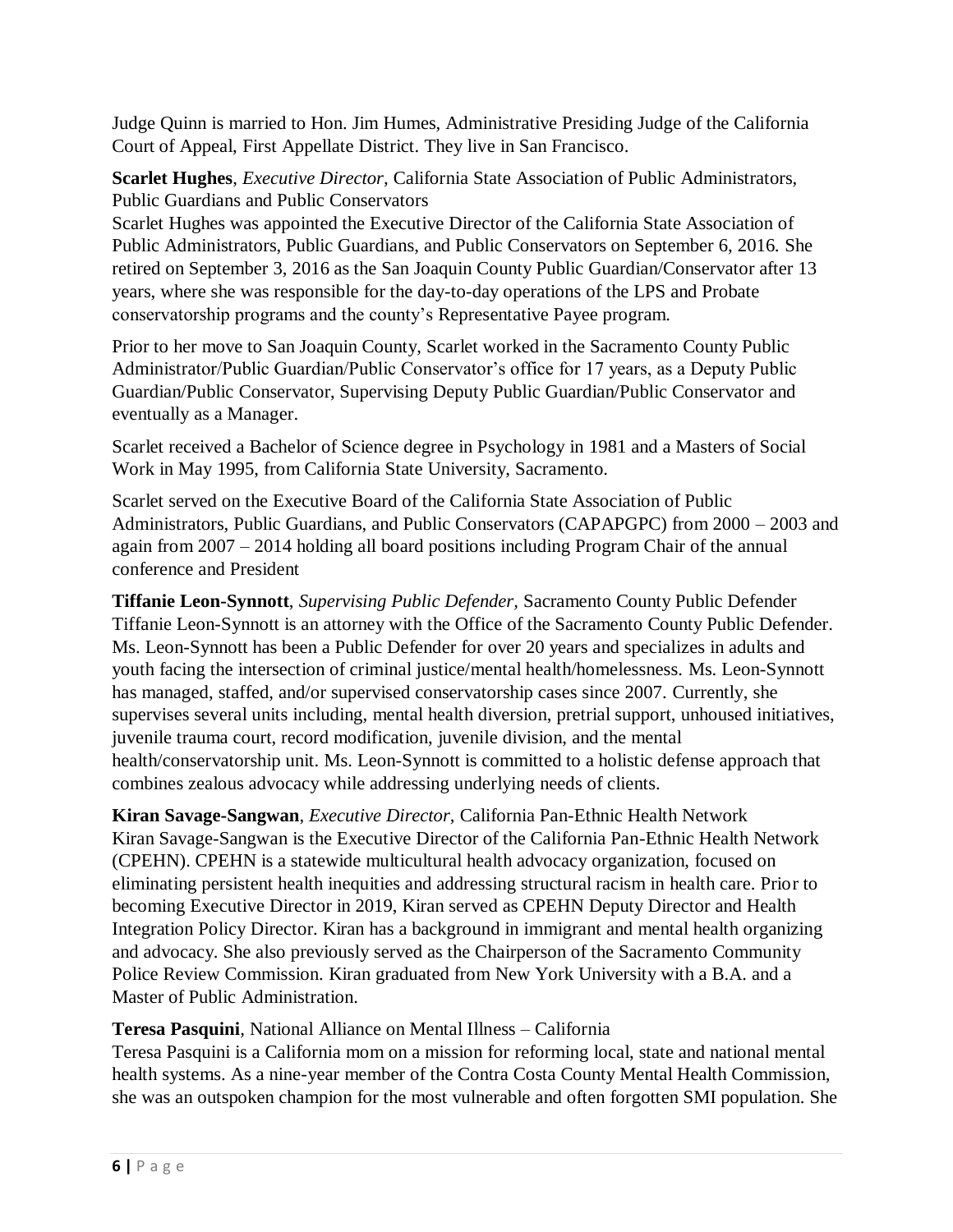is a founding member of the Behavioral Healthcare Partnership (BHCP) at Contra Costa Regional Medical Center (CCRMC,) a safety net hospital. As Chair of the BHCP for 5 years, she served as a member of the Executive Leadership Team of CCRMC. She has provided testimony in multiple forums including the Institute of Healthcare Improvement, the National Quality Forum, and an event on Capitol Hill advocating for The Helping Families in Mental Health Crisis Act. The Bay Area Newsgroup recognized Teresa for her local mental health advocacy during 2017s Women's History Month. She is a long time member of NAMI Contra Costa. As a family member of a son and brother living heroically with serious mental illness, her 45-year personal experience drives her current passion for "Housing That Heals," the name of a white paper released in May 2020. She currently serves on the Board of the newly formed Hope Street Coalition.

#### **Jennifer Friedenbach**, *Executive Director,* Coalition on Homelessness

Jennifer is currently the Executive Director of the Coalition on Homelessness, San Francisco. She has worked for the Coalition for 25 years, as Executive Director, as organizing director, substance abuse and mental health work group coordinator and fundraiser. Prior to coming to San Francisco, Jennifer was Director of the Hunger and Homeless Action Coalition of San Mateo County. Ms. Friedenbach has a long history of community organizing, and has worked on a range of poverty-related issues including welfare rights, housing, homeless prevention, health care, disability, and human and civil rights. During her tenure, she has achieved significant victories alongside homeless people and community members including crafting, Prop C Our City Our Home, a tax on corporations that pays for homeless housing and will double San Francisco's efforts to address homelessness, the creation of a local housing subsidy serving hundreds of homeless families, the major expansion of prevention efforts resulting in the halting of displacement of more than a 1,000 households, expansion of substance abuse treatment resulting in decreased overdoses and shorter waits, spearheaded numerous legislative reforms protecting the rights of homeless people, and garnered public investments in programs that have saved countless lives.

#### **Jen Flory**, *Policy Advocate,* Western Center on Law & Poverty

Jen Flory is a Policy Advocate specializing in access to health care for low-income Californians. Jen's passion for health care advocacy stems not just from a desire for social justice, but also from personal experience. As a young adult, she was unable to purchase health insurance, went without needed health care, and attended law school, in part, so she could get health coverage. She also witnessed other family members struggle to pay of large medical debts or put off care until illness was untreatable.

In addition to her work at Western Center, Jen served as the Supervising Attorney for Neighborhood Legal Services of LA County's Health Consumer Center and the Director of the Cancer Legal Resource Center at Disability Rights Legal Center. She has also worked as an immigration attorney. Jen has experience litigating cases, drafting legislation and regulatory comments, writing consumer and advocate materials, and training advocates and community members. She holds a law degree from USC Gould School of Law.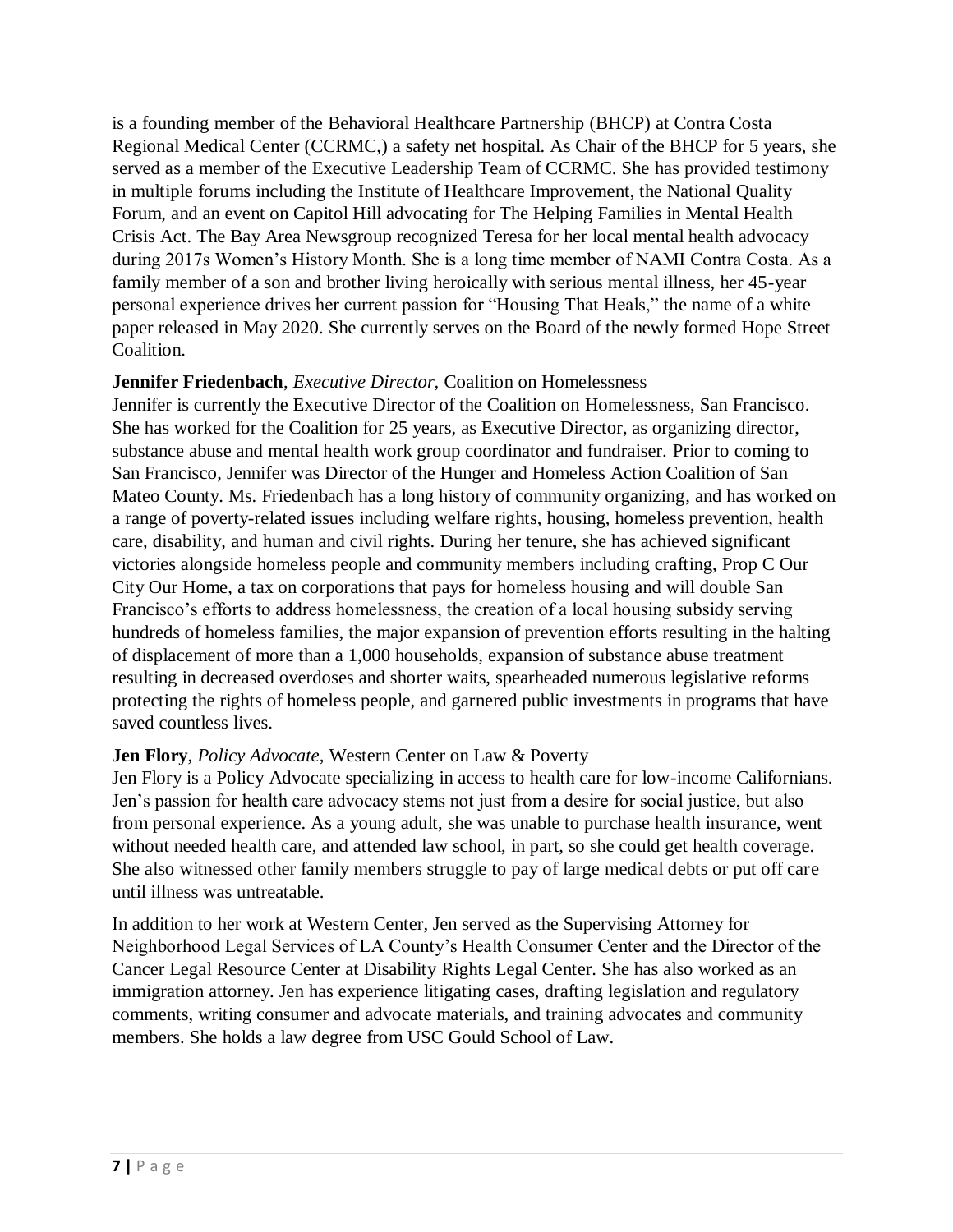**Farrah McDaid Ting**, *Senior Legislative Representative,* California State Association of Counties

Farrah McDaid Ting has worked in public policy for 20 years and specializes in California health and behavioral health programs and funding at the county level as a senior legislative representative for the California State Association of Counties (CSAC).

She is an expert in county funding and administration of health and behavioral health programs, including both 1991 and 2011 Realignments, the Affordable Care Act, Specialty Mental Health Services, Drug and Alcohol Programs, and Drug Medi-Cal.

She began her career in public policy as a journalist, serving as an Assistant Editor at the nonpartisan California Journal, before joining the California State Association of Counties in 2001.

Public policy and the complexity of county issues lured her into the advocacy side of CSAC, where she now combines her writing and speaking skills with robust advocacy and a solutionoriented outlook on behalf of California's 58 counties.

Farrah earned a Bachelor's degree in Government/Journalism and graduated cum laude from California State University, Sacramento and earned an Associate's Degree from Sierra College.

**Jon Sherin, M.D.**, *Director,* Los Angeles County Department of Mental Health Dr. Jonathan Sherin is a longtime wellbeing advocate who has worked tirelessly throughout his career on behalf of vulnerable populations. In his current role as Director of the Los Angeles County Department of Mental Health (LAC-DMH), he oversees the largest public mental health system in the United States with an annual budget approaching \$3 billion.

Prior to joining LAC-DMH, Dr. Sherin served for over a decade at the Department of Veterans Affairs (VA) where he held a variety of posts, most recently as chief of mental health for the Miami VA Healthcare System. He has also held a variety of academic posts, formerly as vicechairman for the Department of Psychiatry and Behavioral Sciences at University of Miami, and currently as volunteer clinical professor at both UCLA and USC.

In addition to his leadership in the health and human services sector, Dr. Sherin has made significant contributions to the field of neuroscience, which include seminal sleep research studies, published in *Science* magazine, and a conceptual model of the psychotic process for which he received the prestigious Kempf Award from the American Psychiatric Association.

Dr. Sherin completed his undergraduate work at Brown University, his graduate studies at the University of Chicago and Harvard Medical School, and his residency in psychiatry at UCLA.

# **Scott Zeller, M.D.**, *Vice President for Acute Psychiatry,* Vituity Health

Dr. Zeller is Vice President for Acute Psychiatry at the multispecialty multistate medical group Vituity, a professor at two medical schools, and Past-President of both the American Association for Emergency Psychiatry and the National Coalition on Psychiatric Emergencies. He was formerly Chief, Psychiatric Emergency Services, for the Alameda Health System in Oakland, CA. He has authored multiple textbooks, book chapters and peer-reviewed articles, lectures internationally as a keynote speaker, and is known as both the co-inventor of On-Demand Emergency Telepsychiatry and the creator of the EmPATH Unit concept for hospital-based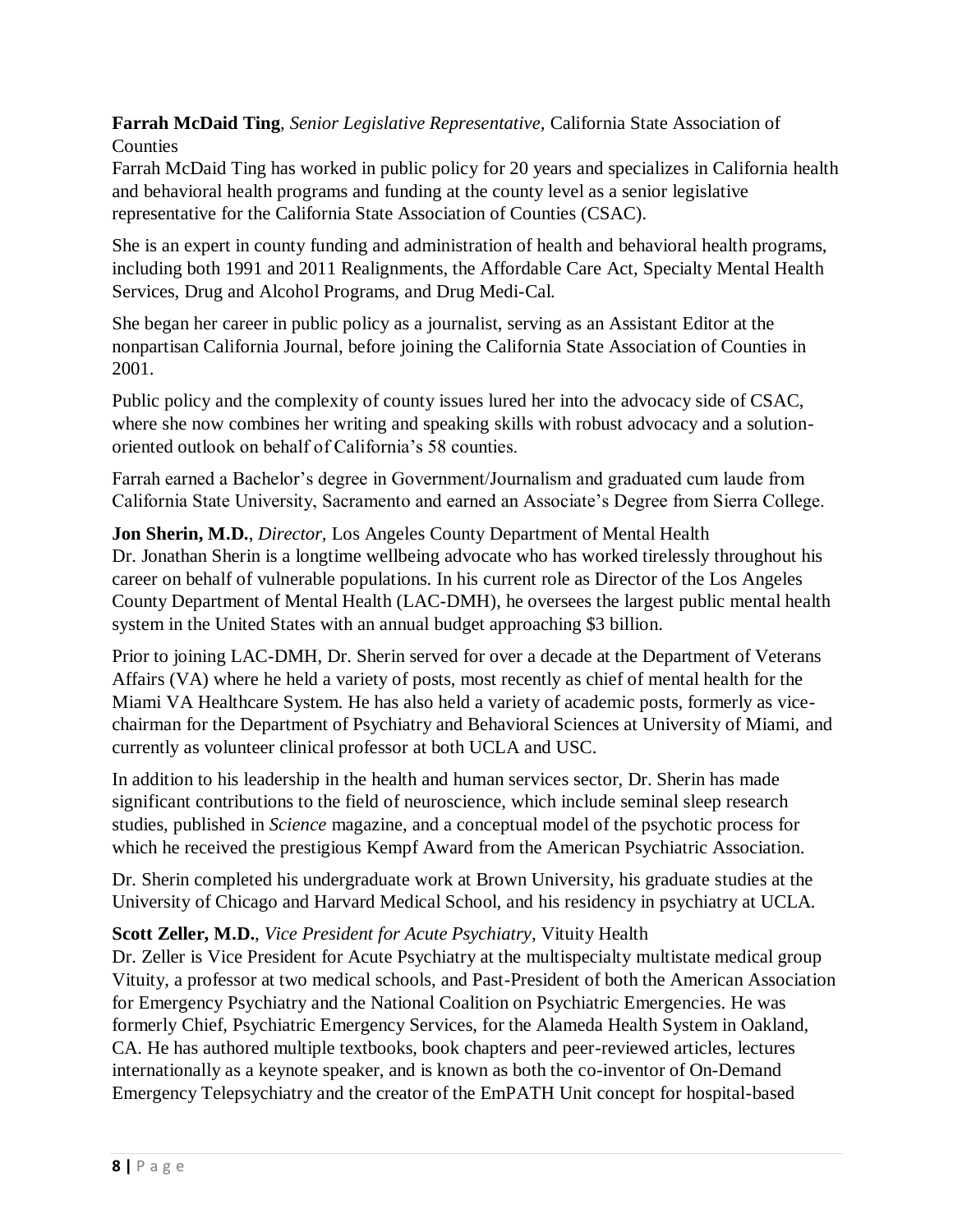emergency psychiatric care. He led Project BETA (Best Practices in the Evaluation and Treatment of Agitation), which has revolutionized the therapeutic approach to Agitation into patient-centric, compassionate care, and has been implemented on six continents. He was awarded the 2015 USA Doctor of the Year by the National Council for Behavioral Health, the 2019 California Hospital Association's Ritz E. Heerman Memorial Award for his outstanding contribution to the improvement of medical care in California, and in 2020 was named one of the "ten most influential people in healthcare design" by *Healthcare Design Magazine*.

#### **Robert Dinerstein**, *Professor of Law and Director of Disability Rights Law Clinic,* American University Washington College of Law

Robert Dinerstein is professor of law and director of the Disability Rights Law Clinic at American University Washington College of Law (AUWCL), where he has taught since 1983. His previous positions include serving as the law school's acting dean (2020-2021), associate dean for academic affairs from (1997-2004), associate dean for experiential education (2012- 2018), and director of the clinical program (1988-96 and 2008-2018). He specializes in the fields of clinical education and disability law, especially mental disabilities law (including issues of consent/choice, capacity and supported decision-making and other alternatives to guardianship), the Americans with Disabilities Act, the UN Convention on the Rights of Persons with Disabilities, legal representation of clients with mental disabilities, and disability and international human rights.

Dinerstein was appointed by President Clinton in 1994 to serve on the President's Committee on Mental Retardation (now called the President's Committee on People with Intellectual Disabilities), on which he served until 2001. From 2018-2021, he was a commissioner on the American Bar Association (ABA) Commission on Disability Rights, and from 2021-present serves as the ABA Section on Civil Rights and Social Justice's liaison to the Commission. Internationally, he has consulted for the World Health Organization (Ghana and Malawi) and the Open Society Foundations (Ghana and Zambia) regarding the revision of mental health laws and was a signatory to the Montreal Declaration on Intellectual Disabilities, adopted in Montreal, Canada in October 2004. He also has consulted with the Open Society Foundations regarding disability rights clinics and disability rights curricula in Latin America and Southern Africa. Domestically, he has consulted for the Ford Foundation, Public Welfare Foundation and the US Department of Health and Human Services and the US Department of Education on issues related to legal services, disability law and poverty law. He is the principal investigator for the Disability and Human Rights Fellows program, which receives support from the Open Society Foundations.

Prior to joining AUWCL, Dinerstein worked as an attorney in the U.S. Department of Justice's Civil Rights Division, Special Litigation Section, where he handled federal court cases on the rights of people in institutions for people with psychosocial disabilities, people with intellectual disabilities and juveniles. In addition to the Disability Rights Law Clinic, which he founded (and which handles special education, supported decision making, advance mental health directives, Titles I-III of the ADA, and other cases), he teaches a seminar on law and disability and has taught interviewing and counseling, legal ethics, the supervised externship seminar, and the criminal justice clinic (which he directed from 1989-1996).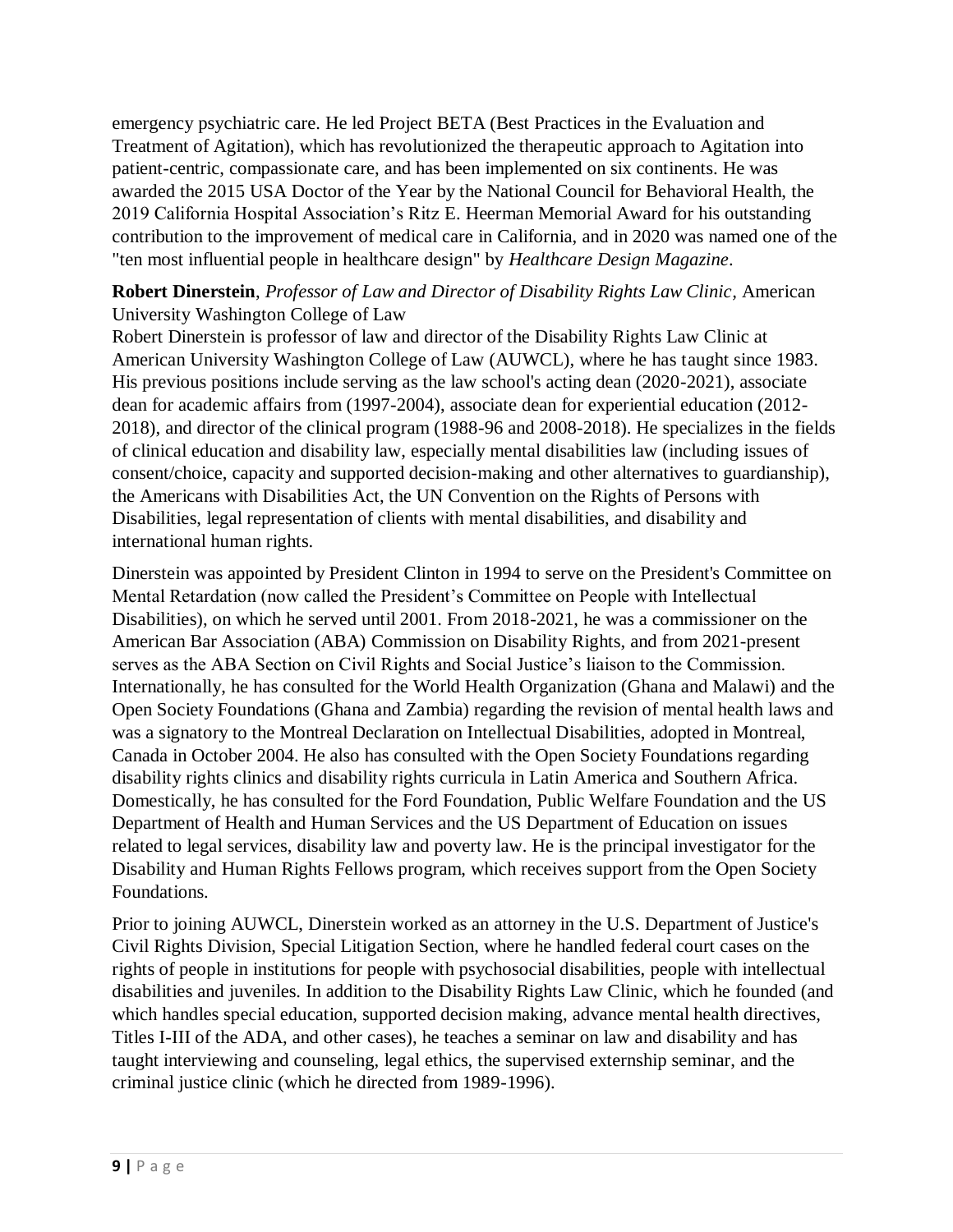**Toby Ewing**, *Executive Director,* Mental Health Services Oversight and Accountability Commission

Toby Ewing, Ph.D is the Executive Director of the Mental Health Services Oversight and Accountability Commission, which is working to transform California's community mental health system.

Toby has served the Commission for more than five years, following roles in governance reform at the California State Senate, California Forward and the Little Hoover Commission. He previously served as the Director of the California Research Bureau and the California Cost Control Commission.

Under Toby's leadership, the Commission has launched a data transparency platform to provide accessible, valid, and reliable information on mental health funding, services, and outcomes, initiated an Innovation Incubator to support improved mental health services, authored Every Young Heart and Mind: Schools as Centers of Wellness, a report on transforming public schools to provide mental health support for students, California's Suicide Prevention Plan, Striving for Zero, and is supporting the development of voluntary workplace mental health standards, and is promoting innovative approaches to prevention and early intervention efforts in mental health in California.

Toby did his undergraduate studies at Grinnell College, received a Ph.D. in Sociology from Syracuse University, and served as a Fulbright Scholar in Central America.

# **Michelle Doty Cabrera**, *Executive Director,* County Behavioral Health Director's Association (CHBDA)

Michelle Doty Cabrera is the Executive Director of CBHDA, a statewide association representing the behavioral health directors from each of California's 58 counties, in addition to the City of Berkeley and the Tri-City Mental Health Center (Cities of Pomona, Claremont and La Verne). In this capacity, Ms. Cabrera served as a member of Governor Newsom's Council of Regional Homeless Advisors. Prior to joining CBHDA, she served as the Healthcare Director for the California State Council of the Services Employees International Union (SEIU California), where she advocated on behalf of healthcare workers and consumers, including SEIU California's county behavioral health workforce. She was a Senior Consultant for the Assembly Human Services Committee, specializing in child welfare policy. In addition, Ms. Cabrera supported state health policymakers as a Program Officer for the California Healthcare Foundation's Sacramento office. Ms. Cabrera served as a member on the National Quality Forum's Standing Committee on Disparities and as a member on the California Pan-Ethnic Health Network Board of Directors. She has a B.S. in Foreign Service from Georgetown University.

# **Randall Hagar**, *Legislative Advocate and Policy Advisor,* Psychiatric Physicians Alliance of California

Randall Hagar is currently Policy Consultant and Legislative Advocate for the Psychiatric Physicians Alliance of California. Formerly 1st Vice President of the Board of Directors and Chair of the California Alliance for Mental Illness' Legislative Committee (now NAMI California), in that capacity he helped to draft AB 1800 (Thomson, 2000) – an attempt to institute a number of LPS reforms, as well as AB 1421 (Thomson, 2001) the Laura's Law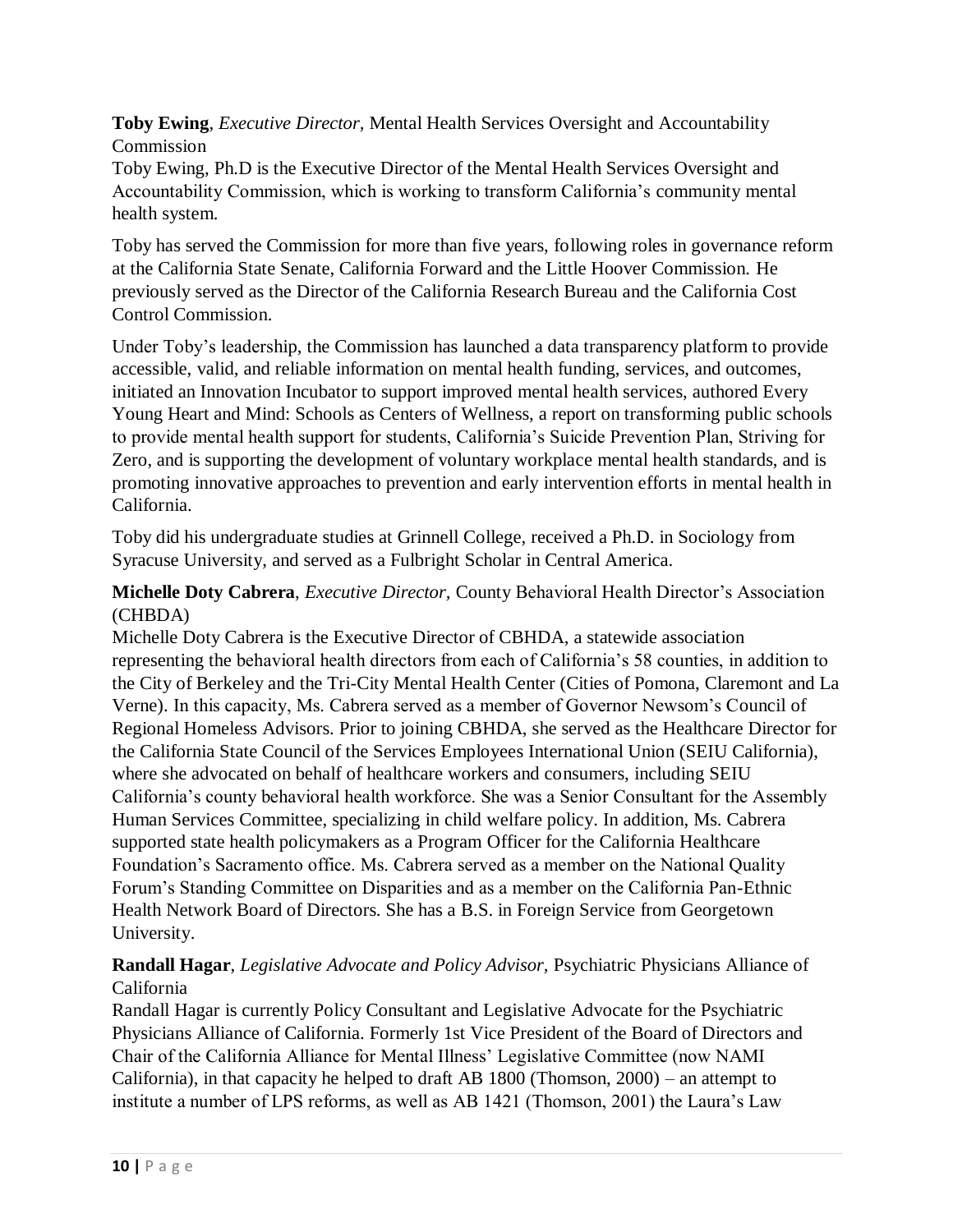statute. As a steering committee member for the LPS Reform Task Force I he helped to shape a number of recommendations published in its report, A New Vision for Mental Health Treatment Laws (1998). He was a co-convener for the LPS Reform Task Force II and editor for its report, Separate and NOT Equal – the Case for Updating California's Mental Health Treatment Law (2012).

**Ken Johnson**, *Chief,* Lodi Fire Department/California Professional Firefighters Chief Ken Johnson began his Fire Service Career in 1992 as an explorer with the Glendale Fire Department. While training to become a firefighter Chief Johnson worked for a private ambulance provider as a transport Emergency Medical Technician (EMT) in a 911 system. Chief Johnson transitioned to the Stockton Fire Department in 1998. Chief Johnson promoted through the ranks serving as a Firefighter/Paramedic on an Engine Company and as a Paramedic on a transport ambulance, Engineer, Captain, and Battalion Chief. Chief Johnson was appointed as a Division Chief in 2014 and oversaw Fire Training, Accredited Fire Academy, Emergency Medical Service (ALS), the Stockton Regional Emergency Communication Center (911), and the Fire Prevention Bureau. Chief Johnson served the community of Stockton for over twenty-three years prior to being appointed the Fire Chief for the City of Lodi in June of 2021.

**Darrell Steinberg**, *Mayor,* City of Sacramento / *Founder,* Steinberg Institute Mayor and former State Senate President Pro Tem Darrell, Steinberg is a powerful and effective advocate for mental health care policy in California. He has a long history of championing policy issues affecting brain health, and has gained the respect and trust of providers, decision-makers, business leaders and advocacy organizations across the state and nation.

Darrell has worked to bring awareness and solutions for what he calls "the under-attended issue of our time." As a member of the state Assembly, he authored the 2004 Mental Health Services Act, landmark legislation that now generates \$2.4 billion annually for "whatever-it takes" services for individuals with the most severe brain illnesses, as well as innovative programs and research focused on early detection, intervention, and prevention of psychosis and serious mood disorders.

His commitment to improving mental health care has resulted in services that provide integrated care to the homeless. In 2013, as a state senator, Darrell authored SB 82, propelling a major statewide expansion of crisis residential and stabilization beds and mobile crisis capacity. In 2015, continuing his press for change, he established a first-of-its-kind statewide organization, the Steinberg Institute, dedicated to raising the profile of quality mental health care as a critical public policy and civil rights issue. In February 2019, Governor Gavin Newsom appointed Darrell to co-lead a new statewide Commission on Homelessness and Supportive Housing.

# **Andrew Imparato**, *Executive Director,* Disability Rights California

Andrew J. "Andy" Imparato began work in February of 2020 as the Executive Director of Disability Rights California (DRC) after a high impact 26-year career in Washington, DC in disability advocacy and policy. DRC is the federally funded legal services agency that serves Californians with all types of disabilities across the age spectrum. Since joining DRC, Imparato has led advocacy efforts to protect the California disability community from health and economic impacts of the COVID-19 pandemic, helped shape Governor Newsom's Master Plan for Aging as part of his Administration's Stakeholder Advisory Committee, and has worked to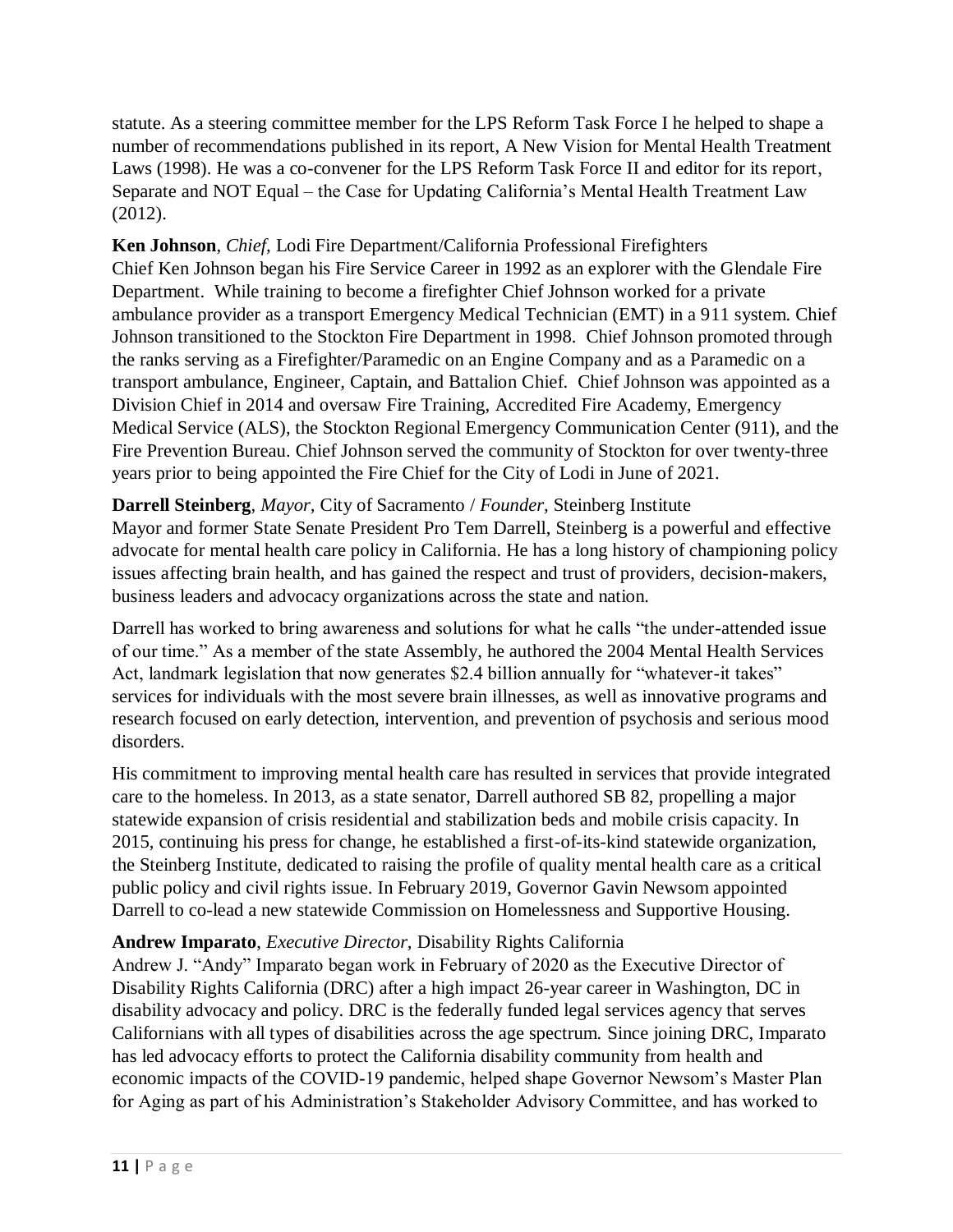position California as a national leader on competitive integrated employment for people with disabilities. In February, he was appointed by President Biden to be one of 12 public members of a federal COVID-19 Health Equity Task Force.

While in DC, Imparato served as the Disability Policy Director for Chairman Tom Harkin on the US Senate Committee on Health, Education, Labor and Pensions; as President and CEO of the American Association of People with Disabilities; as Executive Director of the Association of University Centers on Disabilities; as General Counsel and Director of Policy at the National Council on Disability, and as an attorney advisor to Commissioner Paul Steven Miller at the US Equal Employment Opportunity Commission. He was a key leader in the coalition that came together to support the ADA Amendments Act in 2008 and helped negotiate the disability provisions in the Workforce Innovation and Opportunities Act of 2014.

Imparato represented the disability rights community on the Executive Committee of the Leadership Conference on Civil Rights from 2003-2010 and is a member of the National Advisory Committee for the Robert Wood Johnson Foundation's Health Policy Research Scholars. He chaired the planning committee for 4 international summits on disability employment between 2016 and 2020, organized by Senator Harkin's Institute at Drake University; is on the Centene National Disability Advisory Committee (Centene is a Fortune 100 Medicaid Managed Care Company based in St. Louis), and is on the Board of Directors of the Kennedy Krieger Institute in Baltimore, Maryland.

Imparato grew up in Southern California, received a B.A. in Humanities from Yale College in 1987, and is a 1990 graduate of Stanford Law School. Imparato is known for mentoring diverse emerging leaders with disabilities and likes to cultivate activism on social media. His perspective is informed by his lived experience with bipolar disorder. He has received a number of honors and awards, including the Ten Outstanding Young Americans Award from the US Junior Chamber of Commerce; the Henry Viscardi Achievement Award from the Viscardi Center in New York; the Corey Rowley National Advocacy Award from the National Council on Independent Living; and the Secretary's Highest Achievement Award from Secretary of Health and Human Services Mike Leavitt. He has received appointments to the Maryland Statewide Independent Living Council from Maryland Governors Ehrlich and O'Malley and to the California State Council on Developmental Disabilities from Governor Newsom. He was also appointed by US Senator Tom Daschle to the bipartisan Ticket to Work and Work Incentives Advisory Panel, where he helped develop new models for disability benefits that did not create barriers to employment.

#### **Susan Shaw Goodman**, *Attorney at Law,* Retired

Susan Goodman, a long-time mental health advocate, does not represent a particular organization but speaks on behalf of those suffering with a serious mental illness (SMI) and their caregivers.

After starting a career as a teacher (foreign relations and French), Susan retired from teaching to pursue a career practicing law as a Deputy District Attorney (DA) in Los Angeles. She moved north and worked as the chief Deputy DA in Yolo County. She was always struck by the fact that the defendant's mental health never seemed to be a focal point despite obvious evidence. From Yolo she went to the Sacramento DA's office and was soon recruited by the Assembly Public Safety Committee where she became Chief Counsel.